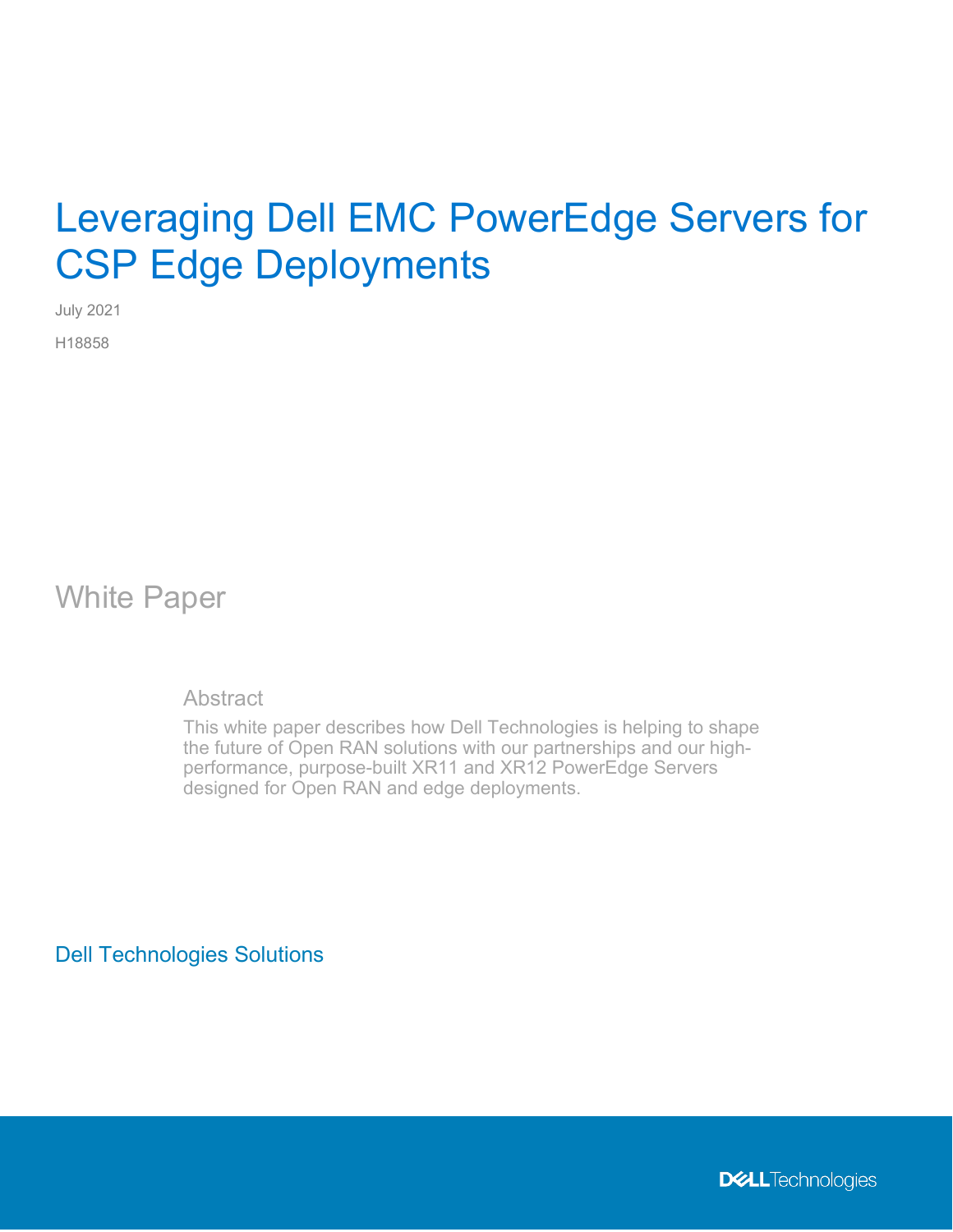#### Copyright

The information in this publication is provided as is. Dell Inc. makes no representations or warranties of any kind with respect to the information in this publication, and specifically disclaims implied warranties of merchantability or fitness for a particular purpose.

Use, copying, and distribution of any software described in this publication requires an applicable software license.

Copyright © 2021 Dell Inc. or its subsidiaries. All Rights Reserved. Dell Technologies, Dell, EMC, Dell EMC and other trademarks are trademarks of Dell Inc. or its subsidiaries. Intel, the Intel logo, the Intel Inside logo and Xeon are trademarks of Intel Corporation in the U.S. and/or other countries. Other trademarks may be trademarks of their respective owners. Published in the USA July 2021 White Paper H18858.

Dell Inc. believes the information in this document is accurate as of its publication date. The information is subject to change without notice.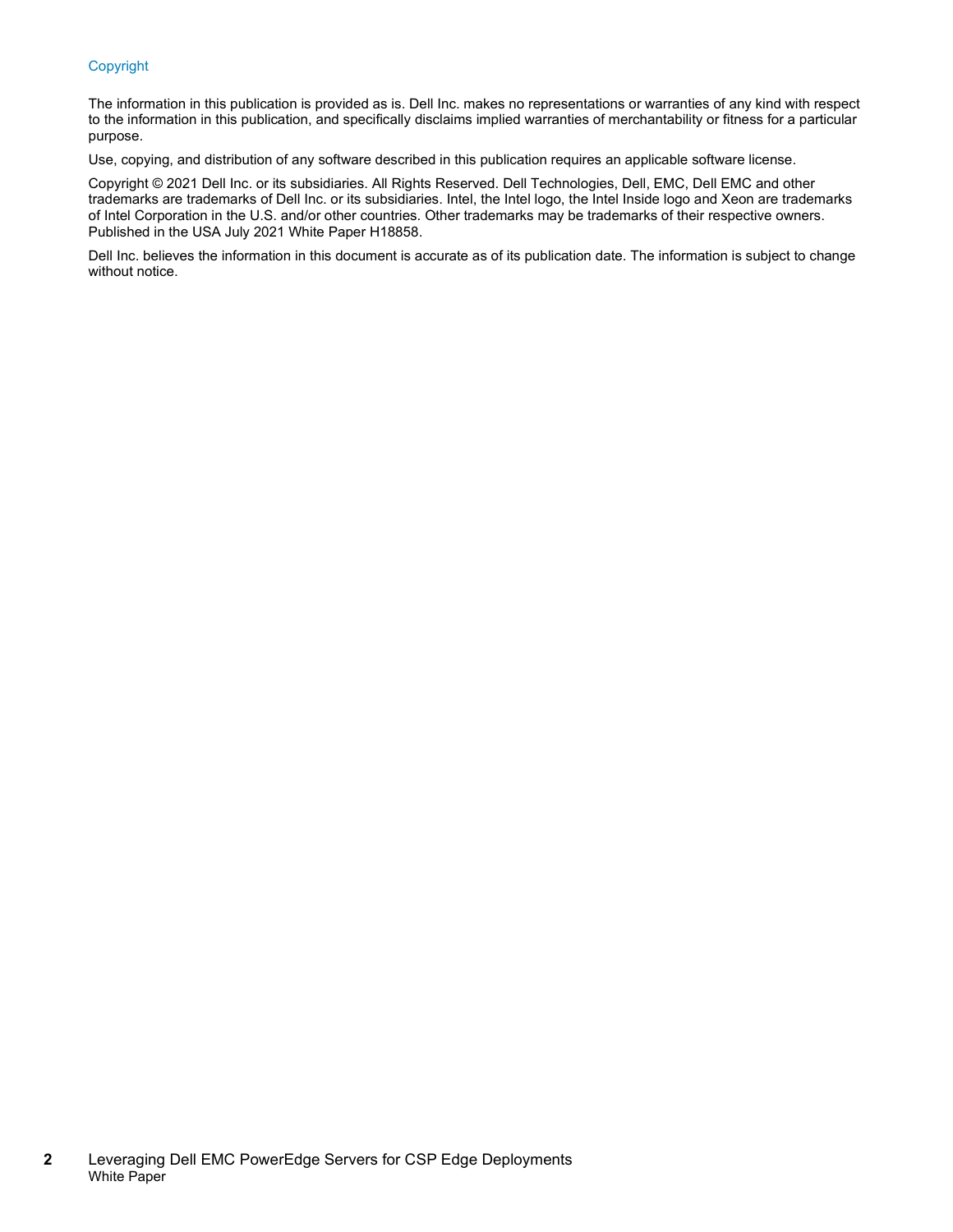# **Contents**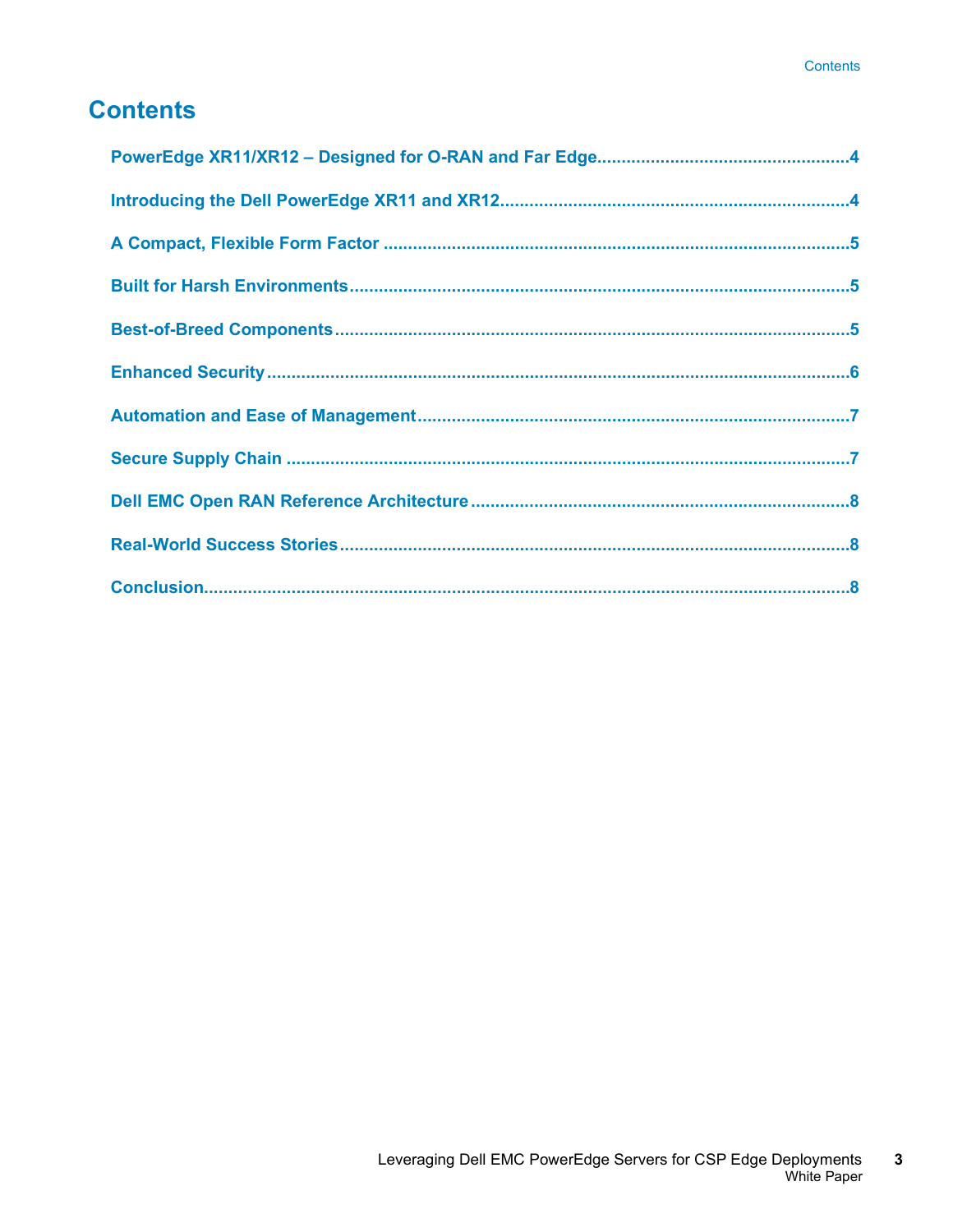# <span id="page-3-0"></span>**PowerEdge XR11/XR12 – Designed for O-RAN and Far Edge**

If you were to describe the future of telecommunications in a single word, it might be open. There are, for example, new revenue opportunities that 5G will open, from virtual reality to self-driving vehicles. There is the open, cloud-native architecture that will deliver the telecommunication services of tomorrow. And there is an open ecosystem of partners beyond the past proprietary network equipment vendors that will help build this new architecture.

One of the more exciting aspects of this open future is Open RAN. Open RAN provides opportunities to replace the proprietary, purpose-built RAN appliances of the past with standardized, virtualized hardware that can be deployed anywhere—at the far edge, regional edge, or centralized data centers, with Intelligent Controllers to provide optimized performance and enhanced automation capabilities to improve operational efficiency.

Open RAN is an industrywide movement that promotes the adoption of open and interoperable solutions at the RAN. The O-RAN Alliance is where network equipment vendors and telecommunications providers are partnering on a roadmap for the future. Open RAN solutions allow telecom operators to disaggregate elements of the RAN, with the goals of reducing costs, extending scale and accelerating deployment cadence. With a virtualized Open RAN solution, telcos can deliver faster, richer 5G experiences by moving applications and services closer to consumer or enterprise user.

In this white paper, we'll discuss how Dell Technologies is helping to shape the future of Open RAN solutions with our partnerships and our high-performance, purpose-built XR11 and XR12 PowerEdge Servers designed for Open RAN and edge deployments.

# <span id="page-3-1"></span>**Introducing the Dell PowerEdge XR11 and XR12**

The O-RAN Alliance creates the open interfaces between the O-RU, O-DU, and O-CU that can be disaggregated and deployed independently. In the O-RAN frameworks, the Baseband Unit (BBU) of the traditional RAN can be separated into virtualized Distributed Unit (vDU) and virtualized Centralized Unit (vCU) components that can be scaled independently as control and user plane traffic requirements dictate. In building an open hardware platform for a vRAN architecture, six critical factors need to be considered:

- Form factor
- **Environment**
- Components
- Security
- Automation and management
- Supply chain

With the growing number of edge deployments required to support 5G O-RAN services, edge-optimized cloud infrastructure is essential. These six factors ensure that telco providers build their 5G RAN on a scalable, highly available, and long-term sustainable foundation. Dell Technologies took each of these factors into consideration when designing their PowerEdge XR11 and XR12 servers, which are built specifically for O-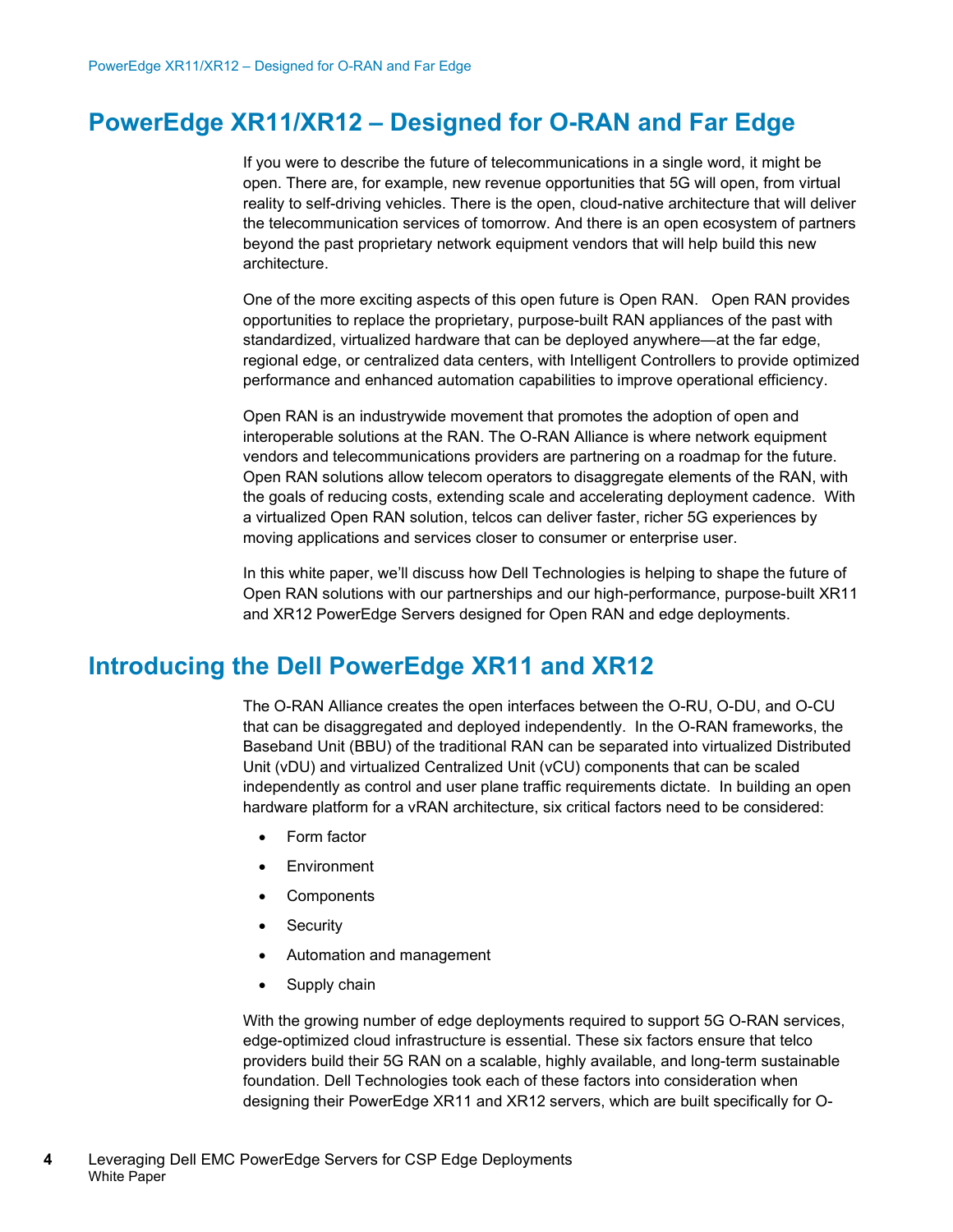RAN and edge environments, including multi-access edge computing (MEC) and content delivery network (CDN) applications. Let's take a closer look at how the XR11 and XR12 servers meet, and in many cases exceed, the criteria for O-RAN and edge deployments across these six critical factors.

# <span id="page-4-0"></span>**A Compact, Flexible Form Factor**

RAN deployments often face tight space constraints, with the result that BBUs have evolved to deliver significant performance in a small frame. Dell PowerEdge XR11 and XR12 servers are designed to go anywhere that BBUs can go, with a short-depth 400mm frame that fits easily into existing RAN facilities and far-edge enclosures. In addition, the XR11 and XR12 servers provide easy front access for maintenance, reversible mounting options, and reversible airflow systems for optimal flexibility in a small footprint.

**HHHHHHH** 



**Figure 1. Dell PowerEdge XR11 (left) and XR12 (right) Edge Optimized Servers**

# <span id="page-4-1"></span>**Built for Harsh Environments**

Unlike data centers, which are carefully controlled environments, RAN components are often subject to extreme temperature changes and less-than-ideal conditions such as humidity, dust, and vibration. For years, the telecommunications industry has used the Network Equipment-Building System (NEBS) as a standard for telco-grade equipment design. The PowerEdge XR11 and XR12 are designed to meet or exceed NEBS Level 3 compliance (i.e., meets/exceeds the GR-63-CORE and GR-1089-CORE standards) and meet military and marine standards for shock, vibration, sand, dust, and other environmental challenges.

Fully operational within extreme temperature ranges from -5° C (23°F) to 55° C (131°F), XR11/12 servers can be deployed in almost any environment, even where exposure to heat, dust, and humidity are factors. The XR11/12 series is designed to withstand earthquakes and is fully tested to the NEBS Seismic Zone 4 levels. As a result, you can trust Dell's PowerEdge servers to keep working no matter where they are deployed.

# <span id="page-4-2"></span>**Best-of-Breed Components**

Traditionally, telecommunications providers have had limited vendor choices when selecting RAN components for their networks. With O-RAN, this changes, as a broader ecosystem of vendors can now deliver multivendor, best-of-breed solutions. O-RAN opens the door to broader innovation from industry-leading chip manufacturers, storage solutions, networking technology, etc.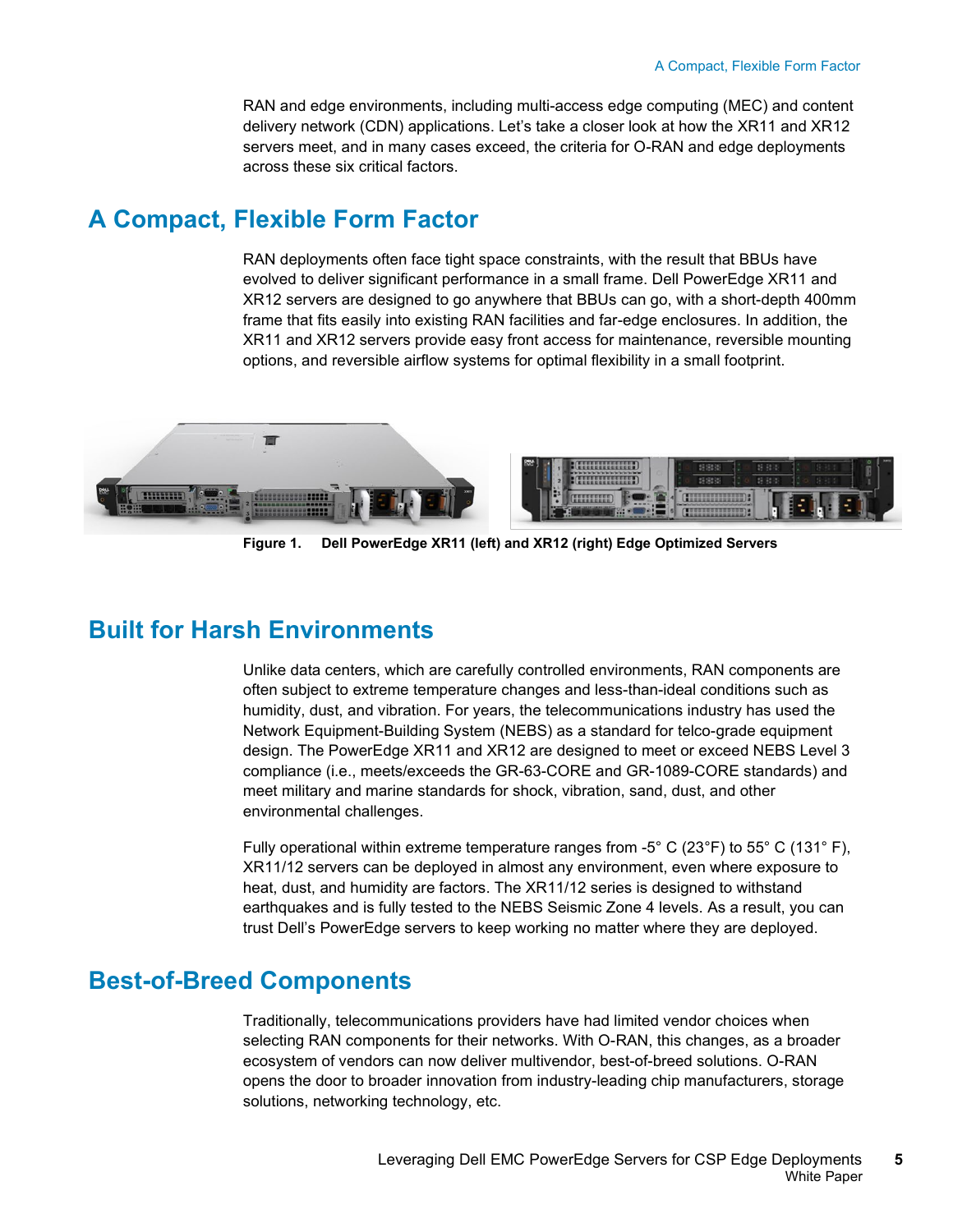The PowerEdge XR11 and XR12, for example, provide significant flexibility over purposebuilt, all-in-one appliances, by leveraging the industry's most advanced best-of-breed components. The current XR11/XR12 server configurations feature:

- High-performance processor: Third-generation Intel® Xeon® scalable processor with up to 36 cores
- Spacious memory: Up to 8 x DDR4 3200MT/s RDIMMs/LRDIMMs (1TB maximum or 768GB plus Intel Optane™ Persistent Memory 200 Series)
- High-capacity storage: Up to 4 (XR11) or 6 (XR12) x 2.5-inch SAS/SATA or NVMe SSD plus Dell BOSS-S1 internal drive (2 x M.2) for boot; PowerEdge RAID Controller 10.5 & 11 plus NVMe RAID
- Peripherals for enhanced performance including: Fixed 4 x 25GbE LAN on Motherboard (LOM); one PCIe low-profile slot Gen4 (x8) and up to 2 (XR11) or 4 (XR12) x PCIe full-height slots Gen4 (x16/x16); the Intel-based vRAN dedicated ACC100 FEC accelerator from Silicom; up to 2 x SW GPUs (XR11) or up to 3 x SW GPUs or up 2 x DW GPUs (XR12)

By providing multiple CPU, storage, peripheral, and acceleration options, PowerEdge XR11/12 servers offer telecommunications providers the flexibility to deploy their vRAN systems in a variety of different environments. These servers can be customized to meet specific density, space, and performance requirements. For example, XR11/12 servers can be configured to specific applications, such as:

- High-performance computing featuring a higher core/node density per rack, density-optimized compute, and low-latency I/O configurations to support rendering, vectorization, advanced vector extensions, and other compute-intensive applications
- Scale-optimized deployments that require high performance and additional features to allow telco providers to scale-out vRAN systems while avoiding over-provisioning efficiently
- Edge-optimized deployments that can be configured to support both tier-one operator networks and enterprise customer networks with considerations for minimal footprint, remote management, and additional security as needed
- GPU-optimized deployments that deliver hardware acceleration to support demanding workloads, including high-performance computing applications, artificial intelligence, and machine learning applications, data analytics, and virtual desktop infrastructure (VDI) environments

# <span id="page-5-0"></span>**Enhanced Security**

Multi-access edge computing (MEC), private mobile networks, and other enterprise edge applications often have stringent security, privacy, and compliance requirements. Enhanced security is a critical component for any edge hardware platform. The PowerEdge XR11/12 servers are designed with a "security-first approach" to deliver proactive safeguards through built-in hardware and software protection. This security extends from a hardware-based silicon root of trust to asset retirement across the entire supply chain. From the moment a PowerEdge server leaves our factory, we can detect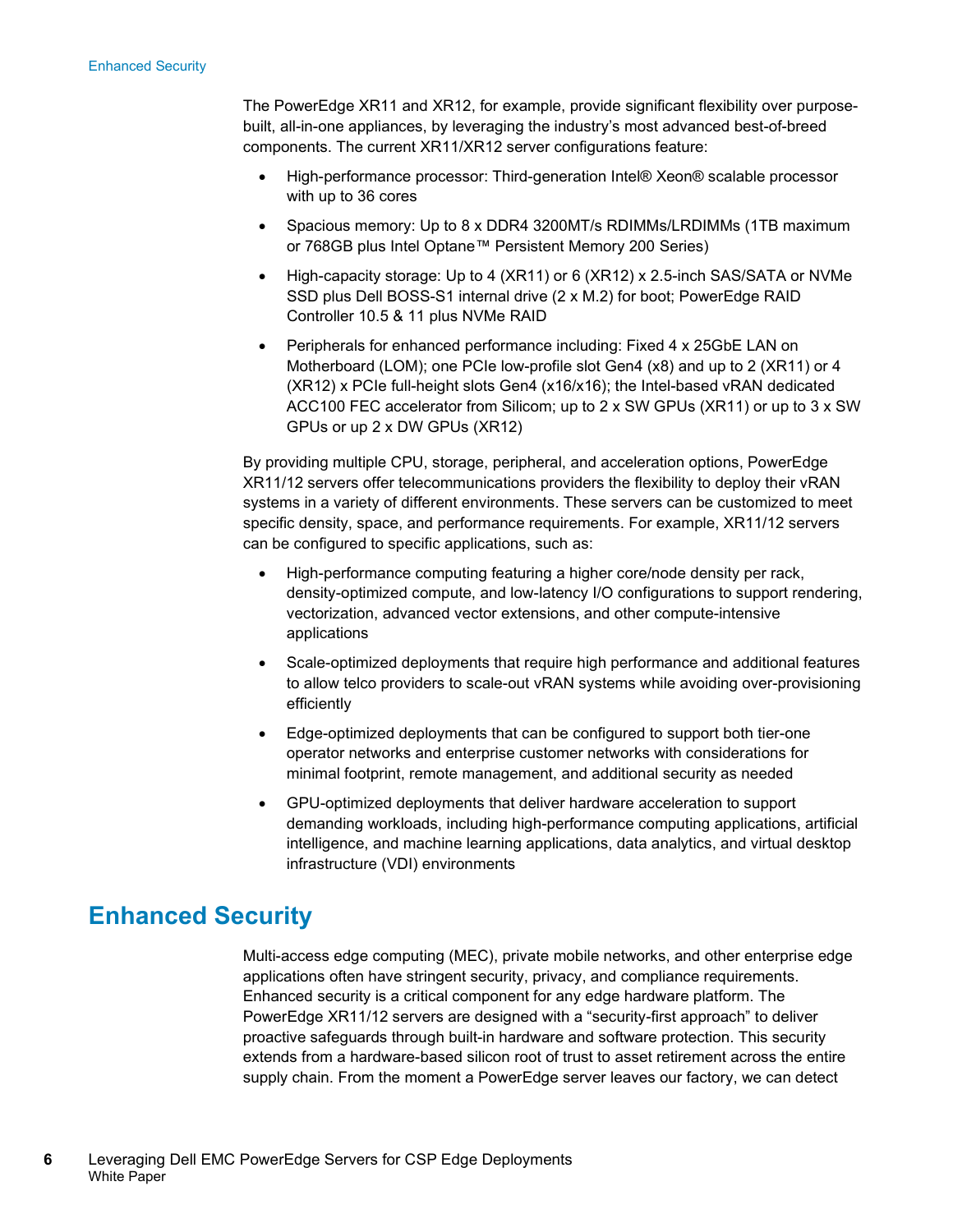and verify whether a server has been tampered with, providing a foundation of trust that continues for the life of the server.

Dell's Integrated Dell Remote Access Controller (iDRAC) is the source of this day-zero trust. iDRAC checks the firmware against the factory configuration down to the smallest detail once the XR11/12 server is plugged in. If memory is changed, iDRAC detects it. If the firmware is changed, iDRAC detects it.

Every PowerEdge server is also built with a cyber-resilient architecture that includes firmware signatures, drift detection, and BIOS recovery. You can learn more about PowerEdge security features in the PowerEdge security white paper available at [https://www.delltechnologies.com/resources/en-us/asset/white](https://www.delltechnologies.com/resources/en-us/asset/white-papers/products/servers/cyber-resilient-security-with-poweredge-servers.pdf)[papers/products/servers/cyber-resilient-security-with-poweredge-servers.pdf.](https://www.delltechnologies.com/resources/en-us/asset/white-papers/products/servers/cyber-resilient-security-with-poweredge-servers.pdf)

## <span id="page-6-0"></span>**Automation and Ease of Management**

Telecommunications providers can improve scalability, flexibility, security, and agility through infrastructure automation. The ability to automate vRAN configurations, balance workloads (in and out of the cloud), and quickly spin up/down new services delivers a clear competitive advantage in the new world of 5G. Dell PowerEdge XR11/12 servers combine ease of management with automation to reduce operational complexity and cost while accelerating time-to-market for new services.

Dell OpenManage provides a single systems management platform across all Dell components instead of splitting systems management tools between different products. This makes it easier for telecommunications providers to manage their hardware components remotely, from configuration to security patches. In addition, Dell delivers powerful analytics capabilities to help manage server data and cloud storage. iDRAC can analyze telemetry data on vRAN servers. At the same time, Dell CloudIQ uses artificial intelligence and advanced machine learning to troubleshoot and resolve hardware issues, improve server performance and assist with predictive capacity planning.

With Dell automation tools, telecommunications providers can eliminate costly manual provisioning and configuration errors while reducing the time spent on operational tasks. The result is a zero-touch, error-free environment that can support the rapid deployment, update, and management of thousands of servers. iDRAC's agent-less server monitoring also allows telecommunications providers to proactively detect and mitigate potential server issues before impacting production traffic. By analyzing telemetry data, iDRAC can detect the root cause for poor server performance and identify cluster events that can predict hardware failure in the future.

# <span id="page-6-1"></span>**Secure Supply Chain**

In the last year, the importance of a secure and stable supply chain has become apparent while many manufacturers struggle to adapt to widespread supply chain disruption. As telecommunications providers look to ramp up 5G services, they need partners they can depend on to deliver, innovate, scale and support their plans for the future. Because we are the world's largest supplier of data center servers, telecommunications providers can depend on Dell Technologies. Dell operates in 180 countries worldwide, including 25 unique manufacturing locations, 50 distribution and configuration centers, and over 900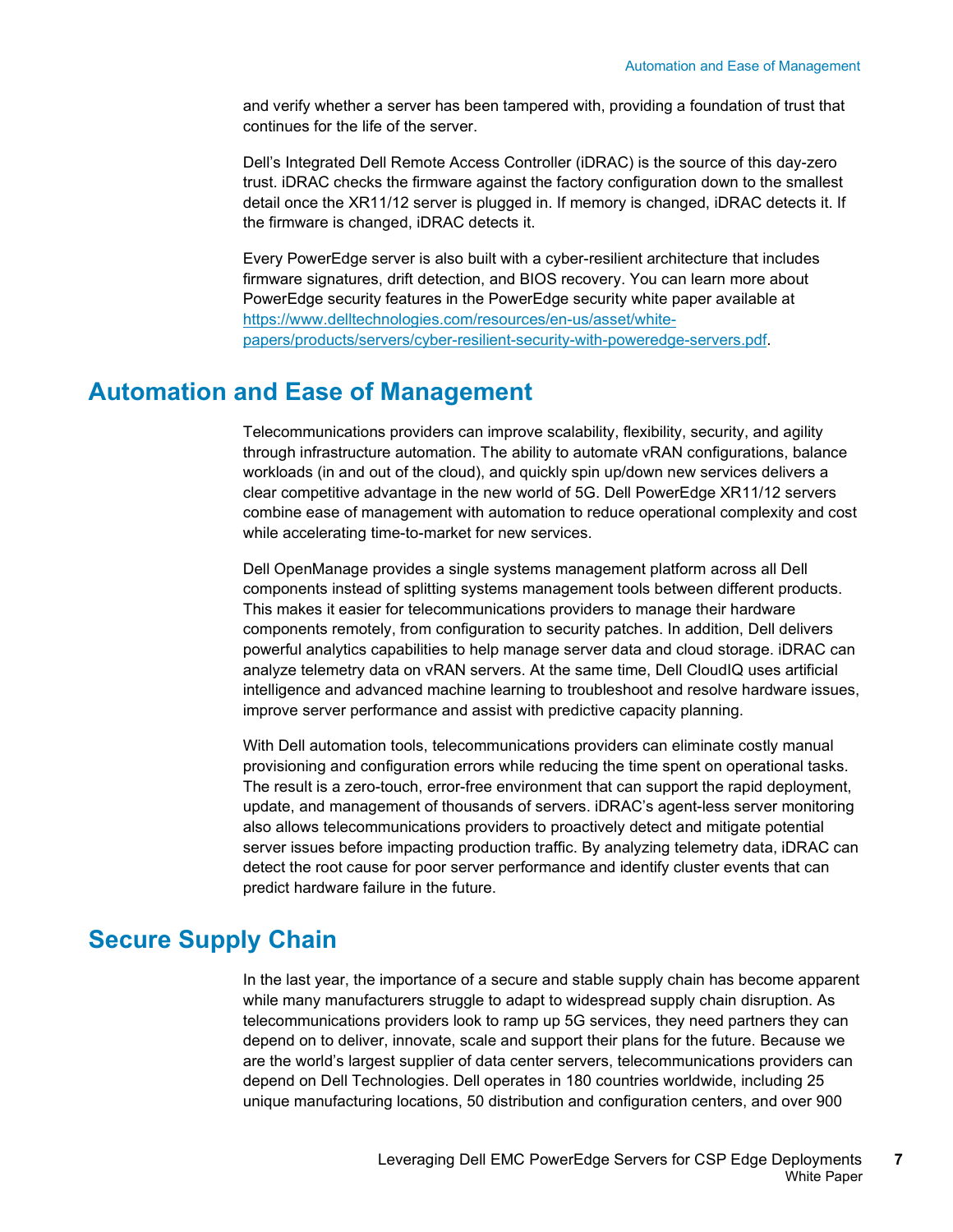parts distribution centers. Our global, secure supply chain means that telecommunications providers can grow their business with confidence.

## <span id="page-7-0"></span>**Dell EMC Open RAN Reference Architecture**

Dell Technologies doesn't stop at the server. We work closely with our open partner ecosystem to integrate and validate our technology in multivendor solutions that provide a best-of-breed, end-to-end vRAN system. You'll find this partnership at work in our latest technology preview of the Dell EMC Open RAN Reference Architecture featuring VMware Telco Cloud Platform (TCP) 1.0, Intel FlexRAN technology, and vRAN software from Mavenir. Our O-RAN solution architecture delivers the disaggregated components that compose the RAN network—vRU, vCU and vDU—and can be deployed in hybrid (private/public) clouds as well as bare-metal server environments. Having a pre-built, integrated solution allows telecommunications providers to deploy O-RAN solutions quickly and confidently, knowing that they have the power of Dell's global supply chain and expert services behind them.

# <span id="page-7-1"></span>**Real-World Success Stories**

Telecommunications providers are deploying O-RAN solutions today, and they're deploying them on Dell technology. DISH Networks and Vodaphone are two customers that are leading the O-RAN movement. Read what they have to say about Dell:

### **DISH NETWORKS**

"By collaborating with Dell Technologies, we will have the hardware and software infrastructure needed to harness the power and potential of 5G. Dell's open ecosystem approach will help us scale our RAN network with agility, speed and consistency, bringing about new business opportunities for both enterprise customers and consumers, completing our cloud strategy. We chose to leverage Dell's technology because they have a demonstrated track record of transforming networks and a willingness to work with us on designing and implementing infrastructure as code."

*-- Marc Rouanne, DISH chief network officer*

"Open RAN provides huge advantages for customers and communities through a diverse and open vendor ecosystem. Partnering with Dell Technologies gives us a platform for innovation and the ability to further extend connectivity, bringing new opportunities to industries and communities alike." **VODAFONE**

*-- Francisco Martin, head of Open RAN*

# <span id="page-7-2"></span>**Conclusion**

With many initial 5G core network transformations complete, telecommunications providers are now turning their attention to the RAN. For them, there are several paths to choose. They can continue to work with legacy vendors by growing out their proprietary RAN systems, missing out on the opportunity to build a best-of-breed RAN solution from multiple partners. Or they can follow the path of Open RAN and with Dell Technologies as